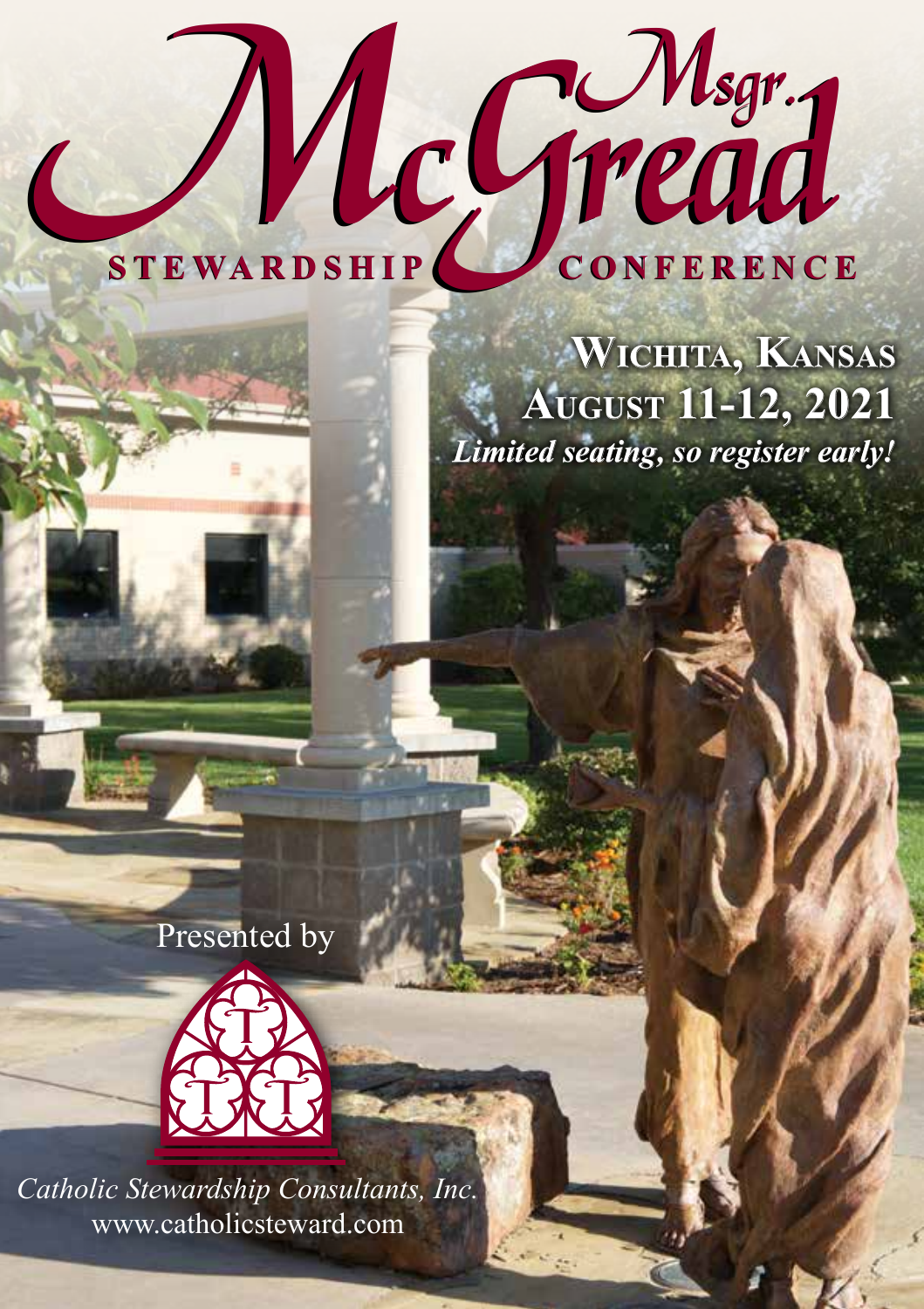# The Story of How a Typical Catholic Parish Became an International Model



#### **Msgr. Thomas McGread**

- Renowned stewardship pioneer
- Former pastor of St. Francis of Assisi in Wichita, Kansas
- $\bullet$  Longtime Advisor to Catholic Stewardship Consultants until his passing in April 2013

The late Msgr. Thomas McGread is often called the "Father" **L** of Stewardship." At this one-of-a-kind conference, we share the remarkable story of how stewardship transformed Msgr. McGread's parish — St. Francis of Assisi in Wichita — and how it has impacted other parishes across the country.

This conference, for both clergy and lay leaders, will provide a setting for you to discover how to teach your parishioners to become better Christian stewards. Come see where it all began.

eginning in the 1960s, Msgr. McGread built one of the most vibrant parishes in the country by teaching parishioners how to use their personal gifts, or what he called "time, talent, and treasure."

 Msgr. McGread was influential in the drafting of the United States Conference of Catholic Bishops' (USCCB) pastoral letter, *Stewardship: A Disciple's Response*, which adopted his terminology and theological vision. Msgr. McGread's approach to stewardship was that it is a spiritual, biblically-based principle that begins with conversion of heart and translates into a lifestyle of service.

His message was so compelling that he was invited to speak at parishes and dioceses across the country, and he also was the keynote speaker at several ICSC conferences. In addition, Msgr. McGread was a part of our team at Catholic Stewardship Consultants from 2002 up until his passing in April 2013.

While Msgr. McGread is no longer with us in body, he remains with us in spirit, and his stewardship message lives on. Conference attendees will have the opportunity to view one of his presentations via large-screen video.

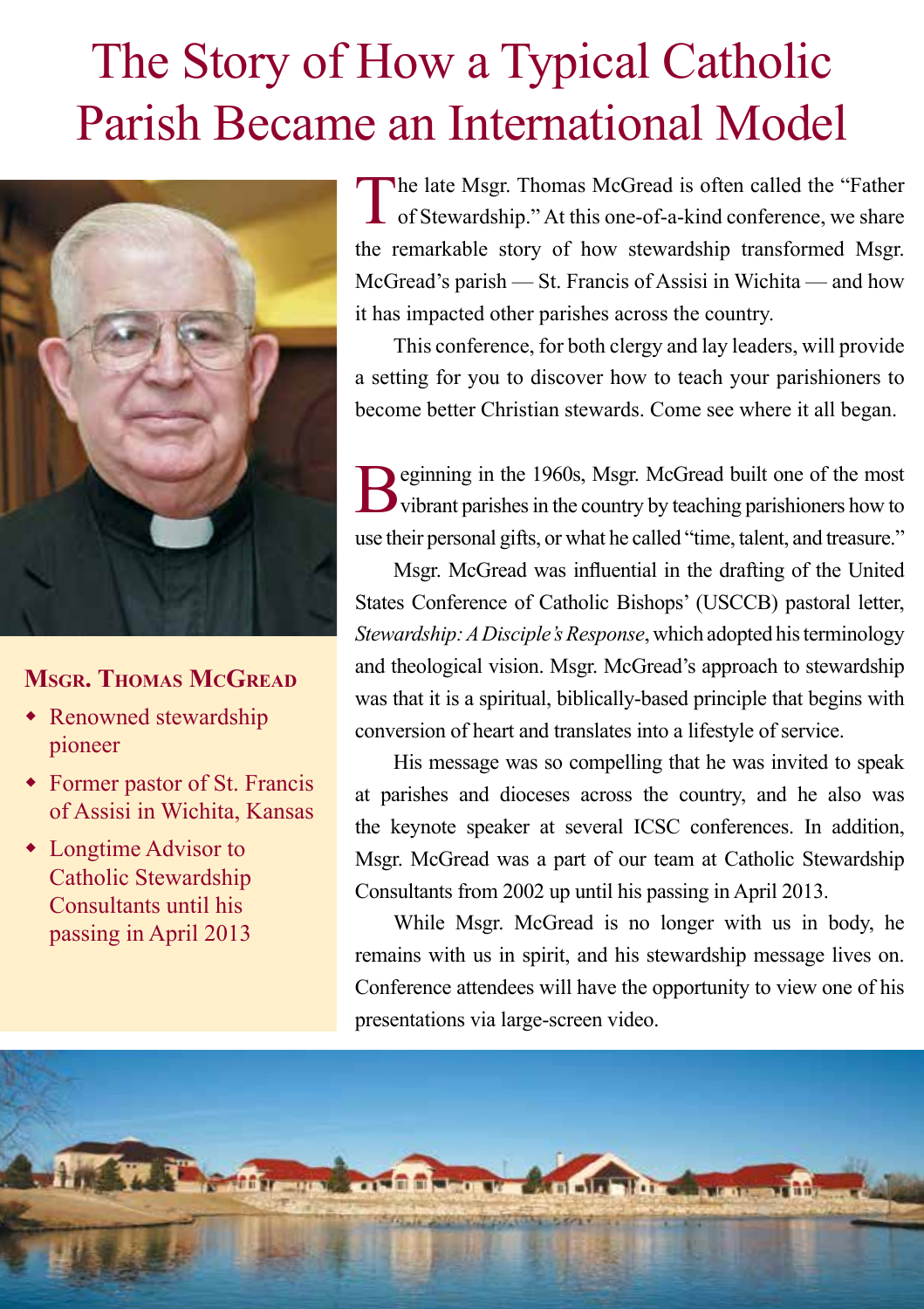# **Msgr. McGread Stewardship Conference Speakers**



#### **Very Rev. Gary Kastl**

#### *Rector, Holy Family Cathedral and President, Bishop Kelley High School, Tulsa, Okla.*

Fr. Gary Kastl was ordained in 2007 for the Diocese of Tulsa. Since that time, Fr. Kastl has served the diocese in several leadership capacities including the Chair of the Priestly Life and Ministry Committee, the Director for Continuing Education of the Diocesan Clergy, and the Coordinator of Priests' Retreats and Days of Recollection. In addition, he has worked for the

Catholic Leadership Institute as the Ministry Development Manager, helping to implement their programs for ongoing priestly leadership formation in dioceses across the country. He is currently a Leadership Consultant for CLI. Stewardship has been an integral part of Fr. Kastl's life, and he has been very successful in developing stewardship as a way of life in four different parishes, including his most recent pastoral assignment as rector at Holy Family Cathedral. Fr. Kastl also serves as President of Bishop Kelley High School in Tulsa.

#### **Very Rev. John Lanzrath**

#### *Pastor, St. John the Evangelist, El Dorado, Kan.*

A native of Wichita, Kan., Fr. John Lanzrath earned a degree in mathematics and worked as a civilian in military intelligence at Boeing Military Airplane Company before resigning to enter the seminary. He studied at Mount St. Mary's Seminary in Emmitsburg, Md., and later at Gregorian University in Rome. He has served the Diocese of Wichita in many capacities since his ordination

in 1988 – associate pastor, Vice-Chancellor, Moderator of the Curia, Director of the Spiritual Life Center, Director of Stewardship, Vicar for Priests, and as Chancellor of the Diocese. Fr. John worked closely with Msgr. McGread in spreading the message of stewardship throughout the diocese and across the nation. In addition, Fr. John was instrumental in the development of their diocesan manual, *The Pillars of Parish Stewardship*.



#### **Very Rev. Godfrey Mullen, OSB**

#### *Rector, St. Benedict Cathedral, Evansville, Ind.*

Fr. Godfrey Mullen, OSB, is the rector of St. Benedict Cathedral in Evansville, Ind. Professed as a monk of St. Meinrad Archabbey in 1989, he was ordained a priest in 1994. After retuning from studies to the abbey in 2001 and earning his PhD in Liturgical Studies from the Catholic University of America in 2003, he taught seminarians, lay students, and deacon candidates for 12

years. He also held several administrative posts in the seminary at St. Meinrad. In 2012, he became pastor of St. Mary's Parish in Hungtingburg, Ind. In 2013, Bishop Charles Thompson assigned him to be rector of St. Benedict Cathedral, and three year ago he began working to develop stewardship as a way of life at the cathedral parish.



#### **Mrs. Lisa McArdle**

#### *Vice President of Client Services, Catholic Stewardship Consultants*

Lisa McArdle is one of the co-founders of Catholic Stewardship Consultants (CSC) and currently serves as Vice President of Client Services. For over 23 years, Lisa has worked with hundreds of parishes across the country on every aspect of stewardship development. Lisa and her team at CSC work closely with parishes and dioceses, utilizing a proven spiritual-based

process that focuses on increasing the practice of stewardship. She co-authored the 2019 book *Stewardship Success: A Practical Guide for Catholic Parishes*. Lisa has been married to CSC President Eric for 26 years and the couple has five daughters ranging in age from age 11 to 25 years old. She is a member of St. Mary on the Hill Catholic Church in Augusta, Georgia, and has been involved in various parish ministries, and has served in several leadership roles at the parish.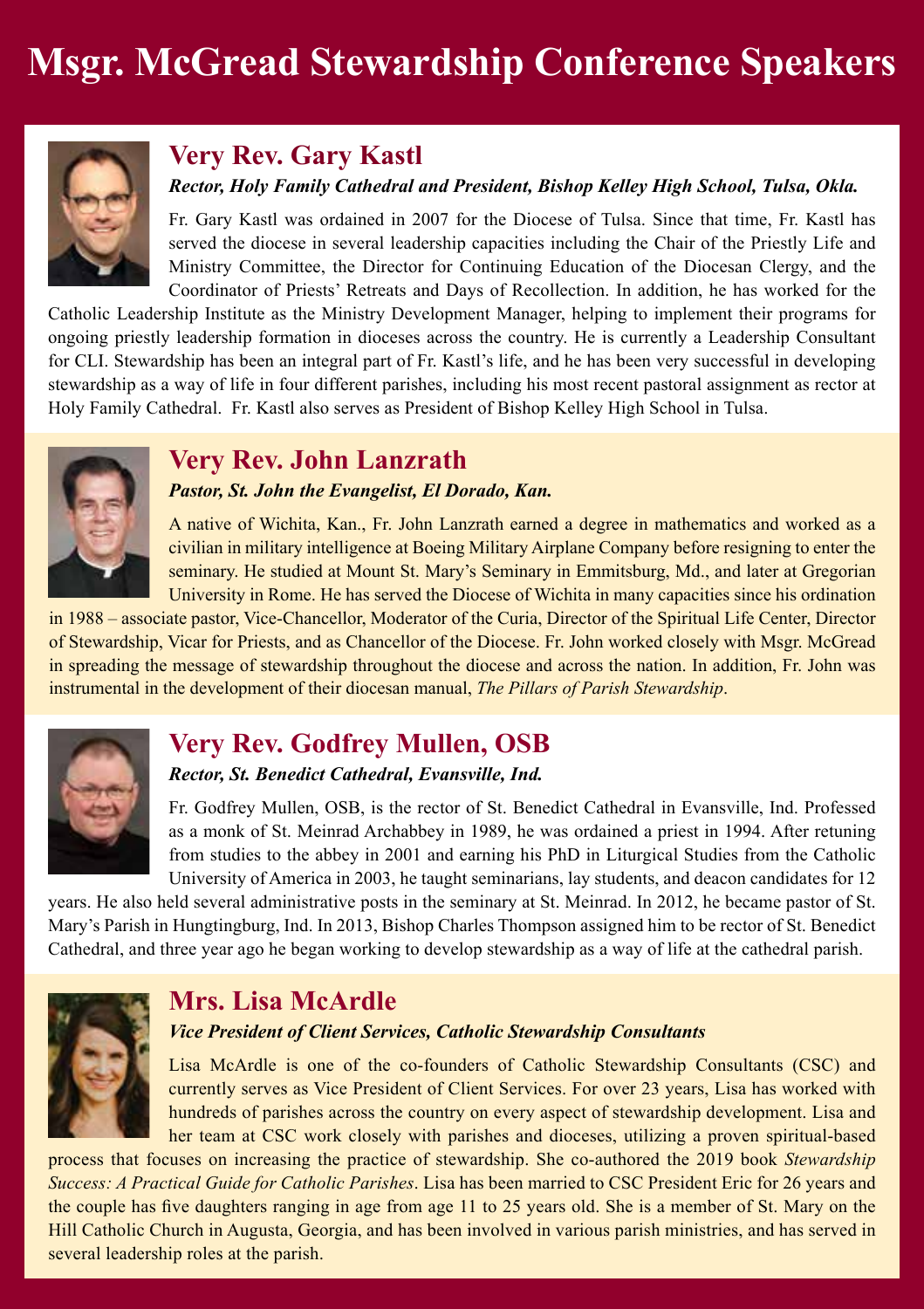

#### **Mr. Eric McArdle** *President, Catholic Stewardship Consultants*

Eric McArdle is the President and co-founder of CSC. For over 20 years, Eric has worked with hundreds of parishes across the country on every aspect of stewardship development. At CSC, Eric and his staff work closely with parish and diocesan clients, utilizing a proven spiritual-based process that focuses on communication, education, and evangelization. Parishes that implement

the CSC process have been successful in deepening the spirituality and practice of stewardship. CSC clients have seen parish life transformed, as individual parishioners and families grow in their relationship with God through a life of generous giving of their time, talent and treasure. Eric, his wife Lisa, and their five daughters are members of St. Mary on the Hill in Augusta, Ga. At St. Mary's, Eric has been involved in various parish ministries, and also has served in many key parish leadership roles.



#### **Mrs. Katie Conner**

#### *Writer, Catholic Stewardship Consultants*

Kathleen ("Katie") Conner is a joyful wife, mother of nine, and attorney from Augusta, Ga. She received a B.A. from the University of Notre Dame in 1992, and a J.D. from The Catholic University of America in 1995. In her legal practice, Katie represents abused and neglected children in the Georgia foster care system and serves as Legal Counsel to I-Care, a local non-

profit dedicated to assisting victims of human trafficking and their children. She is honored to have recently joined the staff at CSC as a writer. Katie and her husband, Steve, discovered stewardship many years ago and it has transformed their lives in unexpected and wonderful ways. She is delighted to share her personal testimony and eager to offer the gift of a stewardship way of life to those near and far.



#### **Very Rev. Avram Brown**

#### *Pastor, St. Isidore Catholic Church, Yuba City, Calif.*

Fr. Avram was born and raised in the Diocese of Sacramento, and he discovered the Catholic Church at age 10 when his family was serving as missionaries in central China. Studying for the priesthood at the Pontifical College Josephinum in Columbus, Ohio, he was ordained in 2004 and later assigned to the Gregorian University in Rome for Biblical Theology. Having learned

Spanish in Guatemala while volunteering at the parish of San Lucas Tolimán, Fr. Avram has served exclusively in bilingual parishes, including his current assignment at the farming parish of St. Isidore. Now in his sixth year in Yuba City, Fr. Avram introduced stewardship with Catholic Stewardship Consultants to the parish just as the COVID-19 shutdowns were beginning. Crediting stewardship with providing the cohesion the parish needed in the past year and a half, Fr. Avram looks forward to continuing to grow parishioner engagement and enthusiasm.

*"Who is a Christian steward? One who receives God's gifts gratefully, cherishes and tends them in a responsible and accountable manner, shares them in justice and love with others, and returns them with increase to the Lord."*

*— Stewardship, A Disciple's Response*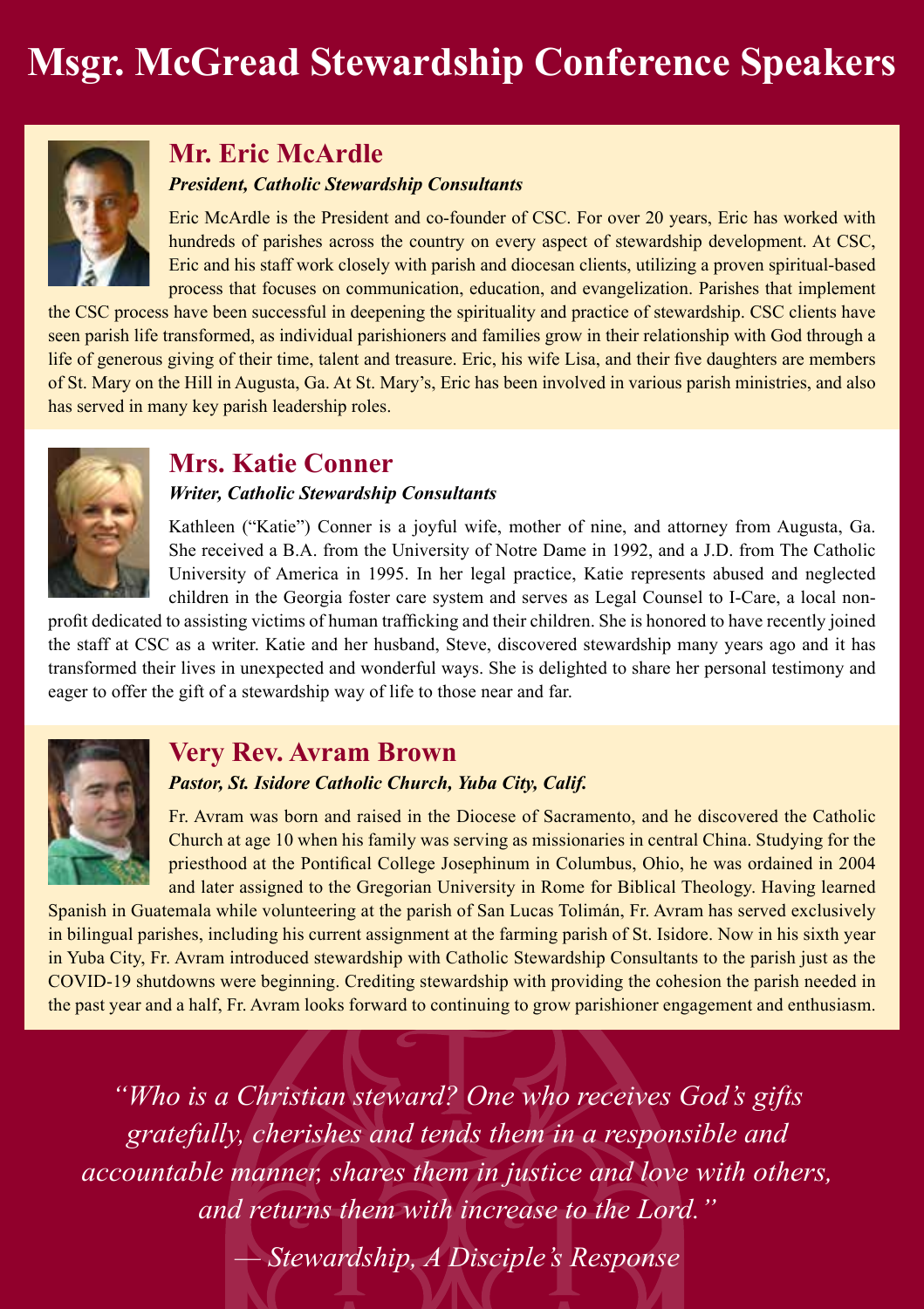# Conference Agenda

# **Wednesday, August 11, 2021**

| $8:15 \text{ AM}$           | Breakfast/Registration                                                                                             |
|-----------------------------|--------------------------------------------------------------------------------------------------------------------|
| $9:00 \text{ AM}$           | <b>Opening Prayer and Welcome</b>                                                                                  |
| $9:15 \text{ AM}$           | <b>MSGR. THOMAS MCGREAD (VIDEO PRESENTATION)</b><br>The Story of St. Francis: How Stewardship Became a Way of Life |
| $10:15 \text{ AM}$          | <b>VERY REV. GARY KASTL</b><br><b>New Challenges, New Opportunities</b>                                            |
| $11:30 \text{ am}$          | <b>MASS</b>                                                                                                        |
| $12:15 \text{ }^{\circ}$ PM | Lunch                                                                                                              |
| $1:45$ PM                   | <b>VERY REV. JOHN LANZRATH</b><br>The Four Pillars of Parish Stewardship                                           |
| $3:00 \text{ }$ PM          | <b>VERY REV. GODFREY MULLEN, OSB</b><br>How to Preach a Consistent Sunday Stewardship Message                      |
| $4:00 \text{ } \text{PM}$   | <b>MRS. LISA MCARDLE</b><br>Living Stewardship in the Domestic Church                                              |
| $5:00 \text{ } \text{PM}$   | <b>TALKS CONCLUDE FOR THE DAY</b>                                                                                  |
| $5:45 \text{ }^{\circ}$ PM  | <b>EVENING PRAYER</b>                                                                                              |
| $6:00 \text{ PM}$           | Dinner                                                                                                             |

## **Thursday, August 12, 2021**

| $7:30 \text{ AM}$ | <b>MASS</b> |
|-------------------|-------------|
|-------------------|-------------|

- 8:15 am Breakfast
- **9:00 am Mr. Eric McArdle** *Best Practices in Parish Stewardship*
- **10:00 am Mrs. Katie Conner** *Stewardship in the Family*
- **11:00 am Very Rev. Avram Brown** *Stewardship in the Early Years*
- **12:00 pm Closing Prayer and Lunch**

*\*There will be a short break after each presentation.*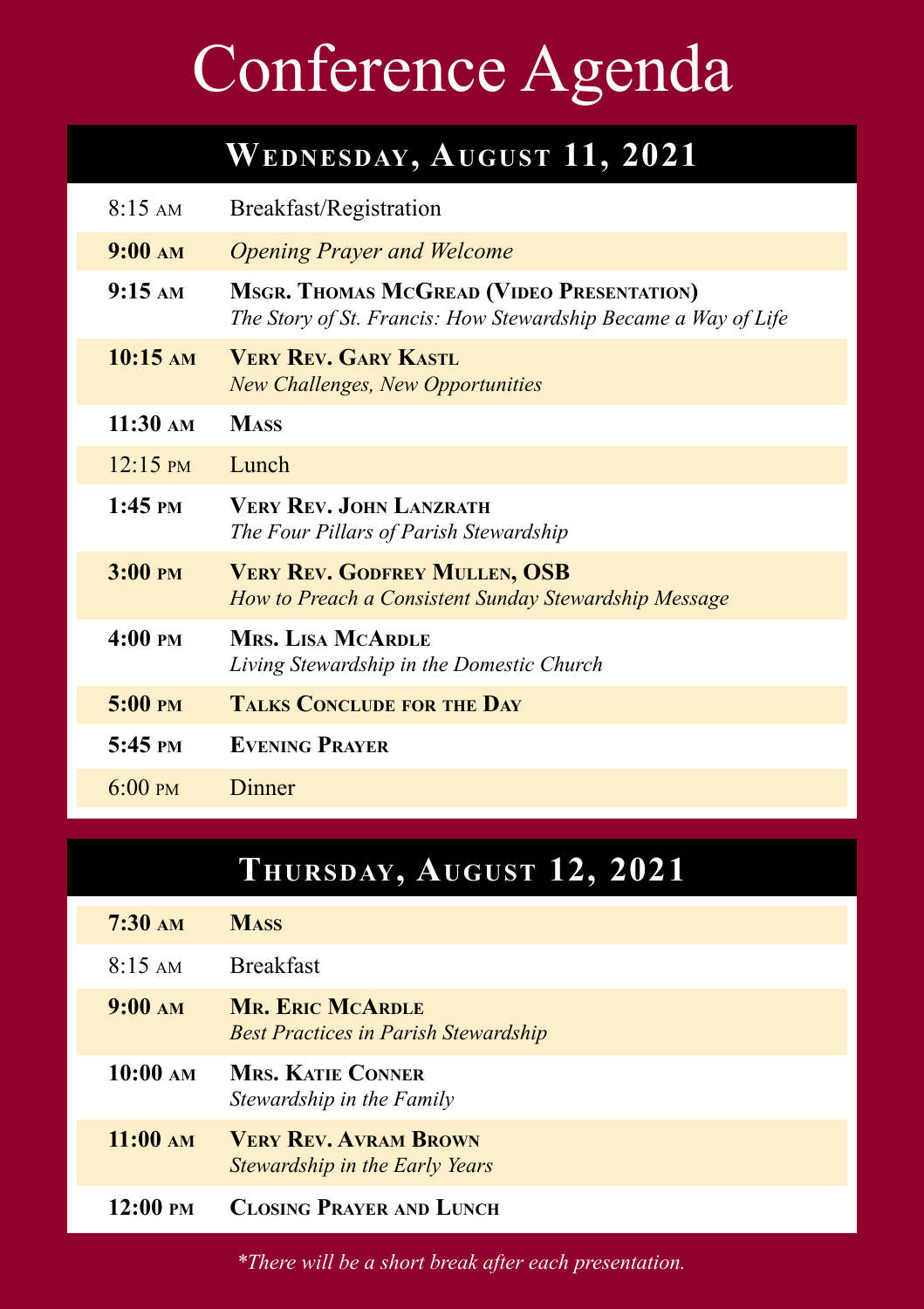# Conference Information

- DATE The conference will be held over two days, August 11-12, 2021. It is scheduled during the middle of the week so that all participants can arrive Tuesday evening and depart Thursday afternoon.
- LOCATION The conference will be held at the Spiritual Life Center of the Diocese of Wichita. This is a modern retreat and conference center where you will see stewardship in action during your visit.
- **REGISTRATION** The registration fee for the Msgr. McGread Stewardship Conference for Clergy and Lay Leaders is \$350. This includes all sessions, and breakfast, lunch and dinner. You will also receive a high-quality DVD of Msgr. McGread explaining the key components of building stewardship — ideal for viewing with your Pastoral Council or other leadership groups.



**After you register for the conference, you must make separate arrangements for overnight accommodations. There are two choices:**

SPIRITUAL This is a modern retreat center where you can relax with no distractions. During LIFE CENTER your stay at the Spiritual Life Center, you will experience stewardship at work when spending time in a chapel reserved for quiet reflection and personal prayer, when simply viewing the beautiful flower gardens planted and tended by volunteers, or when being graciously served by volunteers and staff. They offer private bedrooms, individually climate-controlled, with private bathroom, shower and vanity, and no TVs or in-room Wi-Fi access (Wi-Fi is available in the lobby and conference rooms). There are comfortable lounge areas adjacent to all bedroom corridors offering a welcoming place to relax and engage in quiet fellowship with other retreat participants. There are 60 rooms that can be reserved on a first-come, first-served basis. The cost is \$59 per person per night for single occupancy, and \$49 per person per night for double occupancy.

#### **Spiritual Life Center • 7100 E. 45th St. N. • Wichita, KS 67226 316-744-0167 • slc@slcwichita.org • www.slcwichita.org**

AREA HOTELS You may also make reservations at a local hotel. The following hotels are not connected with the conference, but they are within a few miles of the Spiritual Life Center: *The Courtyard by Marriott (316-636-4600); TownePlace Suites by Marriott (316-631-3773); Hampton Inn (316-636-5594)*

**TRANSPORTATION** Please arrange your transportation to and from the conference. If you are flying into Wichita, car rental is suggested.

**Questions? Call us at 888-822-1847 or e-mail Shari Navarre at shari@catholicsteward.com**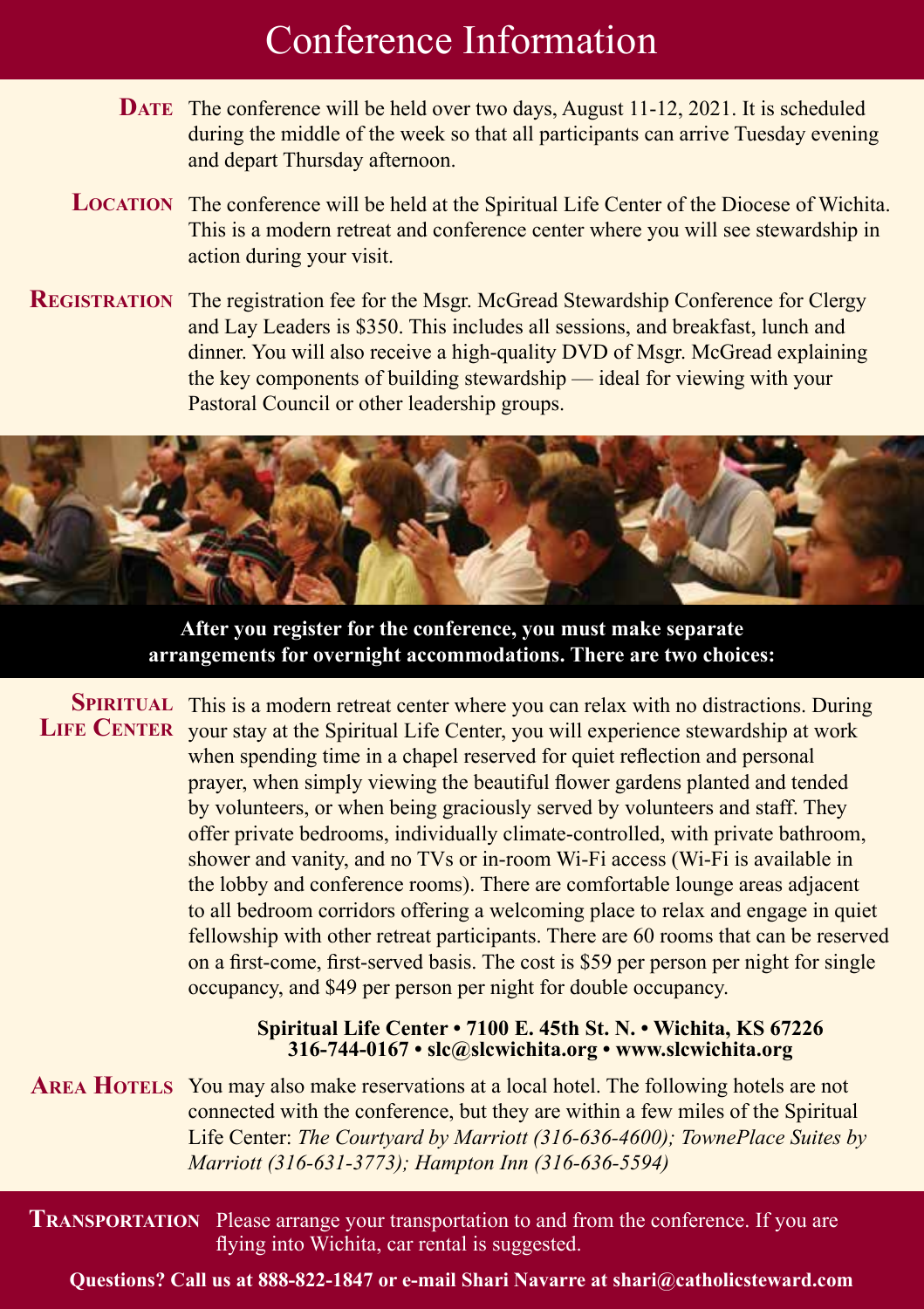# Registration Form

# Wednesday, August 11 & Thursday, August 12, 2021

Space is limited. Register early to reserve your spot.

**Q** Please register me for the Msgr. McGread Stewardship Conference for Clergy and Lay Leaders.

 $\Box$  I cannot attend this conference, but please inform me of future conferences.

| Name                                                                                                                                                                                                   |                                                                                     |  |
|--------------------------------------------------------------------------------------------------------------------------------------------------------------------------------------------------------|-------------------------------------------------------------------------------------|--|
| Parish                                                                                                                                                                                                 | Diocese                                                                             |  |
| Address                                                                                                                                                                                                |                                                                                     |  |
| City                                                                                                                                                                                                   | Zip<br><b>State</b>                                                                 |  |
| Parish Website<br>Phone                                                                                                                                                                                |                                                                                     |  |
| Email                                                                                                                                                                                                  |                                                                                     |  |
| <b>Registration Options</b><br><b>ONLINE</b><br>www.catholicsteward.com/<br>conferences<br>FAX 706-868-0364<br>MAIL<br>Catholic Stewardship Consultants, Inc.<br>4325 Washington Road, Evans, GA 30809 | Payment<br>If name and/or billing address different than above:                     |  |
| <b>Questions?</b> Email Shari Navarre at<br>shari@catholicsteward.com<br>or call 706-877-5547                                                                                                          |                                                                                     |  |
| <b>CREDIT CARD:</b><br>$\overline{O}$ Visa $\overline{O}$ Mastercard $\overline{O}$ Amer. Express                                                                                                      | <b>CHECK:</b> Make checks payable to<br>u<br>Catholic Stewardship Consultants, Inc. |  |
| Account number                                                                                                                                                                                         | Expiration Date (mm/yy)<br>3-digit verification $#$                                 |  |